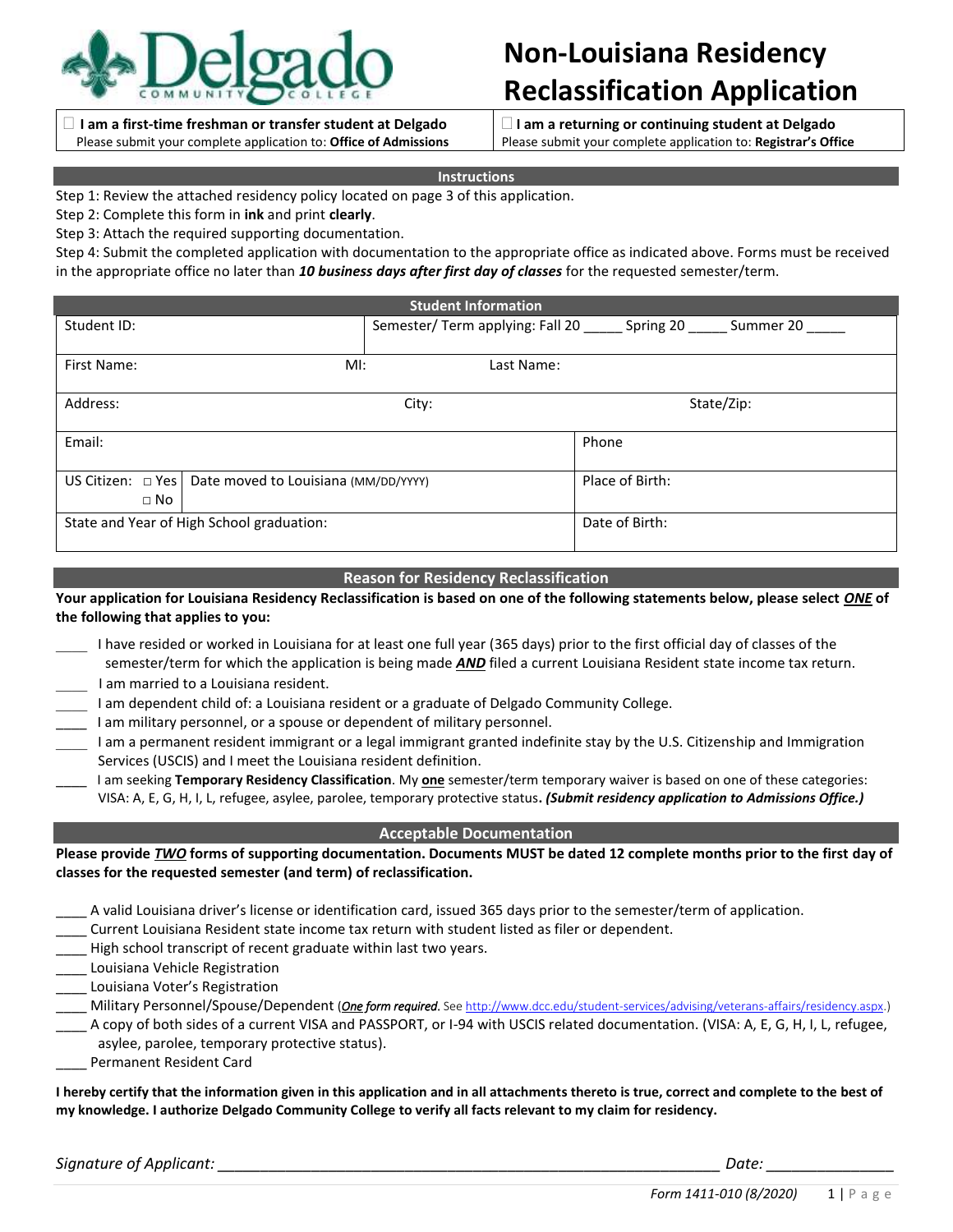

# **Non-Louisiana Residency Reclassification Application**

*Applicants must complete all items and provide all supplemental documentation requested by this office. Failure to do so may result in the application being returned or denied, thus delaying consideration.*

| <b>Employment Verification Form</b>                            |                                              |  |  |  |
|----------------------------------------------------------------|----------------------------------------------|--|--|--|
| <b>STUDENT First and Last Name:</b>                            | <b>Student ID#:</b>                          |  |  |  |
|                                                                |                                              |  |  |  |
| <b>EMPLOYEE First and Last Name IF different than student:</b> |                                              |  |  |  |
| Please select one of the following:                            | $\Box$ I am the student above.               |  |  |  |
|                                                                | $\Box$ I am the Parent of the student above. |  |  |  |
|                                                                | $\Box$ I am the Spouse of the student above. |  |  |  |

| To Be Completed By Employer |  |  |  |  |  |
|-----------------------------|--|--|--|--|--|
|-----------------------------|--|--|--|--|--|

| <b>Employee Name</b>                                                                                                         |                        |       |     |
|------------------------------------------------------------------------------------------------------------------------------|------------------------|-------|-----|
| Employer/Agency Name:                                                                                                        |                        |       |     |
| Employer/Agency Address:                                                                                                     | City                   | State | Zip |
| Supervisor or HR Representative:                                                                                             |                        |       |     |
| <b>Contact Phone:</b>                                                                                                        | <b>Contact Email:</b>  |       |     |
| Start Date: (MM/DD/YYYY)                                                                                                     | End Date: (MM/DD/YYYY) |       |     |
| I hereby certify that the information given in this verification is true, correct, and complete to the best of my knowledge. |                        |       |     |
| <b>Employer Signature:</b>                                                                                                   | Date:                  |       |     |

| <b>Employee Name</b>                                                                                                         |                        |       |     |
|------------------------------------------------------------------------------------------------------------------------------|------------------------|-------|-----|
| <b>Employer/Agency Name:</b>                                                                                                 |                        |       |     |
| Employer/Agency Address:                                                                                                     | City                   | State | Zip |
| Supervisor or HR Representative:                                                                                             |                        |       |     |
| <b>Contact Phone:</b>                                                                                                        | <b>Contact Email:</b>  |       |     |
| Start Date: (MM/DD/YYYY)                                                                                                     | End Date: (MM/DD/YYYY) |       |     |
| I hereby certify that the information given in this verification is true, correct, and complete to the best of my knowledge. |                        |       |     |
| <b>Employer Signature:</b>                                                                                                   | Date:                  |       |     |

| <b>Office Use Only</b>       |          |               |                      |       |
|------------------------------|----------|---------------|----------------------|-------|
| <b>Application Decision:</b> | Approved | Denied        | Processed by:        | Date: |
| <b>Appeal Decision:</b>      | Approved | <b>Denied</b> | <b>Processed by:</b> | Date: |